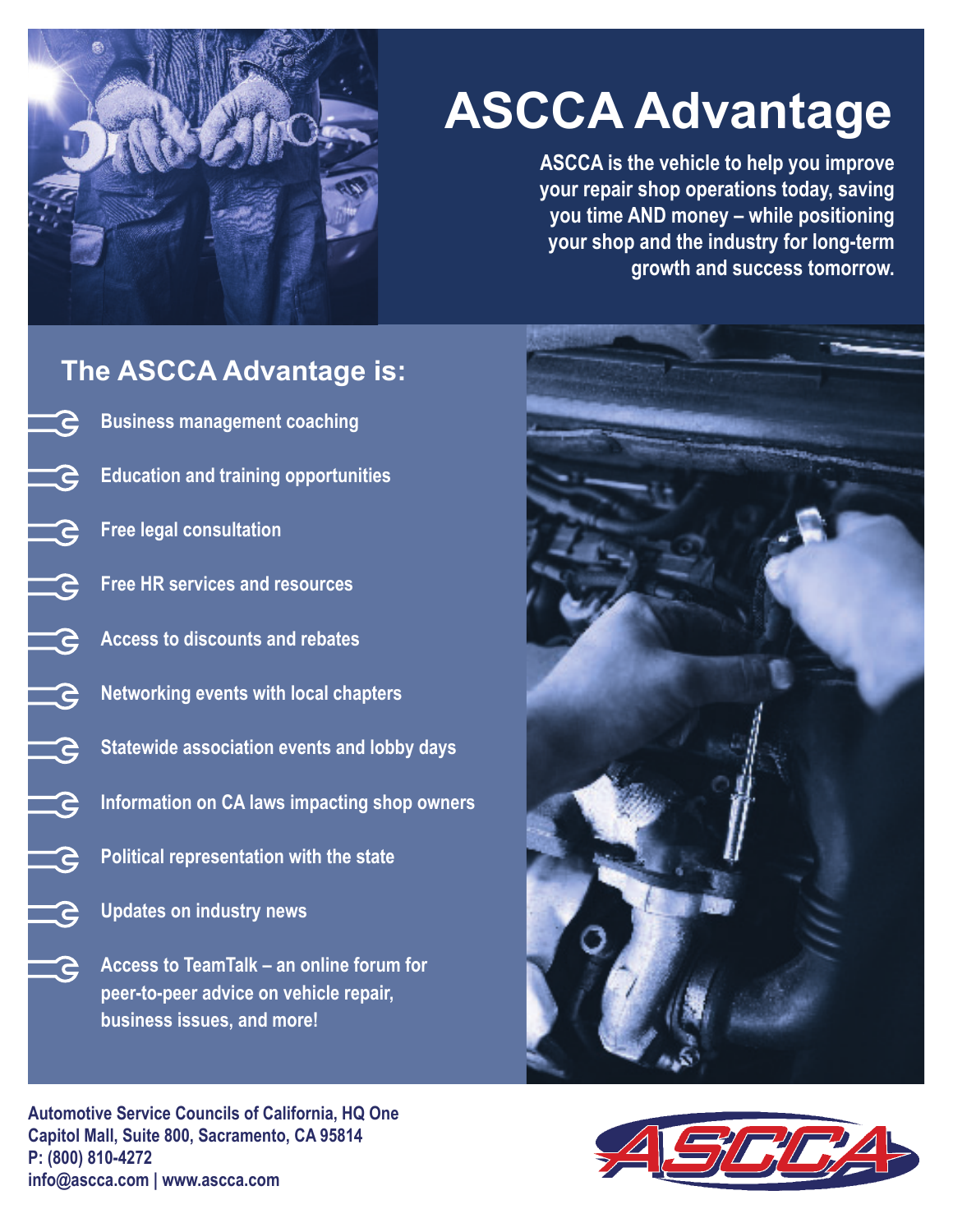## *ASCCA Members Get Access to Corporate Partner Discounts and Benefi ts*

### **Business Supplies, Equipment & Services**



AESwave specializes in sales and support of automotive diagnostic equipment.



ASCCA members get special pricing for Auto Zone's Platinum Level Membership, timely parts delivery, a 5% quarterly rebate on electronic purchases, free advertising, access to electronic ordering software, and more.



Opus IVS empowers technicians to meet the challenges of today's increasingly complex vehicles **DPUS** IVS through a range advanced diagnostic, programming, and remote assistance services. Our fully-integrated diagnostic support system combines dealer-trained technician expertise with diagnostic technology to ensure we make our customers more profitable, more accurate, and more efficient.



Provides maintenance services, equipment training & consumer education materials. Increase shop hours, parts and labor revenue, shop efficiency, and retention all while improving your customer's driving experience and vehicle performance.



ACAT Global delivers cost-effective and cutting-edge solutions that cut emissions, improve reliability and enhance horsepower for a broad spectrum of ICE applications worldwide. The company's proprietary catalytic converter and exhaust technology is engineered for the most demanding on and off-road applications.



California Employers Services has been making compliance easy since 1997. ASCCA members can email or call for advice on California Labor Laws and Cal-OSHA questions! We know the laws and how they are being enforced. Ask about our 30-day trial or our special packages and prices.

Mail Shark approaches direct mail strategically by providing penetration reports and demographic analysis to make sure you're reaching the right people They'll make it easier for you to grow your car count and manage your budget.



NAPA Auto Care is the largest aftermarket repair network in the country with over 16,000 independently owned and nationally recognized automotive, collision, and truck service centers. NA-PA's mission is to help all member businesses increase their car count and sell more services.



Get access to industry-leading service center programs allowing shops to offer a nationwide warranty on most of the repairs they perform every day, a nationwide road-hazard tire warranty, shop management training, nationwide roadside assistance, technician training classes, competitive pricing, early-pay discounts, electronic ordering discounts, and more.



WORLDPAC supplies automotive replacement parts directly from the most respected manufacturers in the industry. Their speedDIAL Parts Catalog and Fulfillment Ordering System can check real-time parts availability. Technical training, business management solutions, and other services for independent shops are provided by experienced professional instructors.



- Mechanics Marketplace offers the Automotive industry 3 staffing solutions!
	- 1. Turnkey Recruiting
	- 2. A Unique Hiring Service Using an Automated Web Portal
	- 3. An Easy to Use Temporary Staffing Service

Carlos Menchu (877) 351-9573 info@aeswave.com

Jim Gray (704) 301-1500 jim.gray@autozone.com

Kevin Fitzpatrick (631) 486-3506 kevin.fitzpatrick@opusivs.com

Eric Elbert (805) 490-6080 EricE@petrospecsBG.com Eric Waln (949) 337-2484

info@acatglobal.com (231) 437-5000

Dave Fischer (559) 472-3542 cesyes@hotmail.com

Josh Davis (484) 648-8626 josh@themailshark.com

John Hartman (619) 300-4910 john\_hartman@genpt.com

Sergio Gonzales (916) 962-3270 ASCCA@oreillyauto.com

Rob Morrell (510) 755-6058 rmkroll@gmail.com

Elie Massabkli (800) 989-8094 info@mechanicsmarketplace.com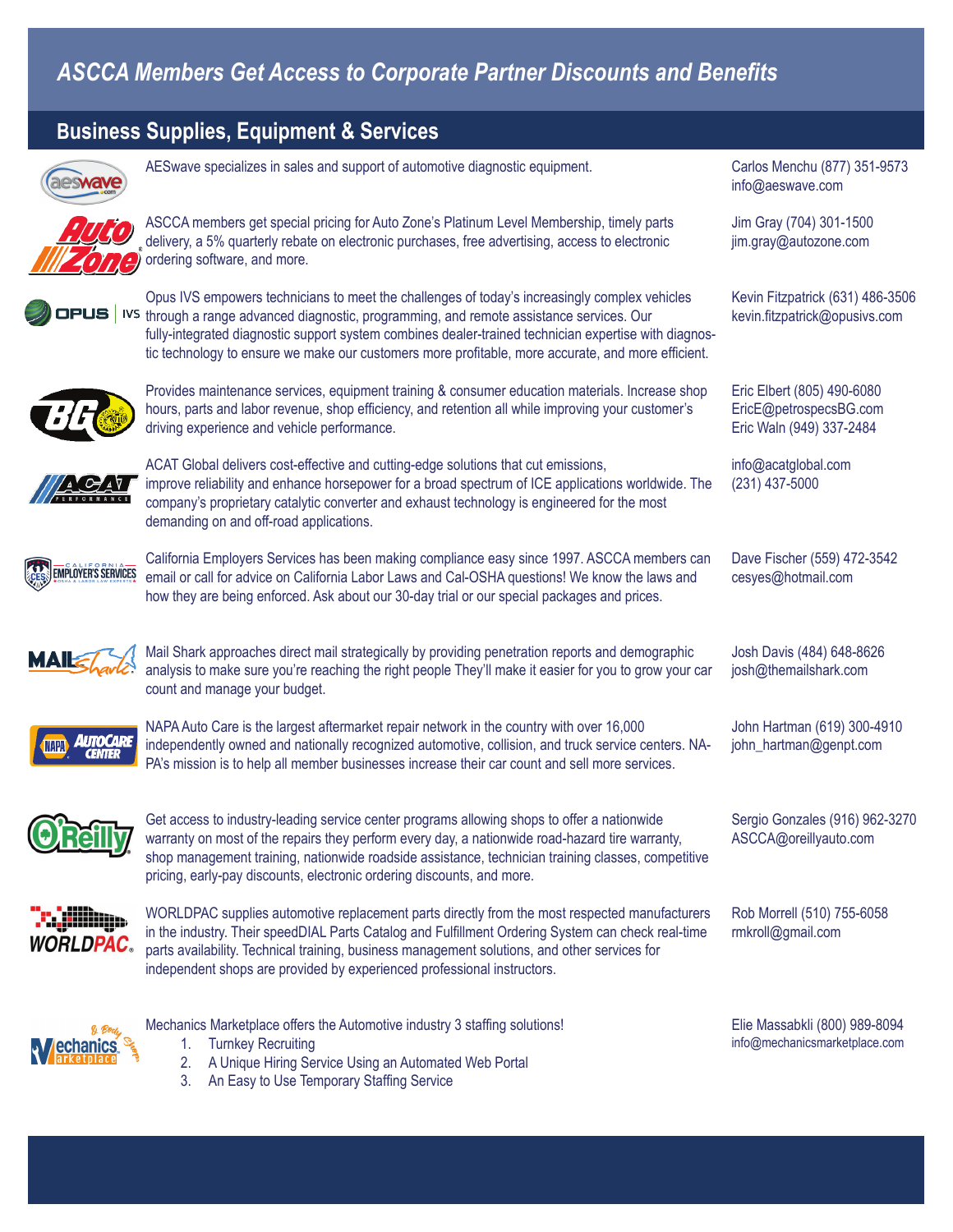### **Education, Training & Business Coaching**

management ability needed to win.



ATI is an industry leader in automotive business coaching and has helped thousands of automotive repair shop owners increase their profits, reduce stress, and grow their businesses for over 30 years. ATI provides expert management andconsulting services, weekly business coaching from an industry expert, and classesin marketing, hiring, finance, leadership, and sales.

DRIVE is the premiere automotive and truck repair consulting and training company. With over 25 years of experience, their continuing aim is to provide shop owners with best-in-class training, organizational skills and management tools. The goal of DRIVE is to fully arm shop owners with every executive and

Carolyn Gray (818) 863-1077 cgray@driveshops.com

Maylan Newton (866) 526-3039 maylan@esiseminars.com

Customer Service (530) 668-2777

Mat Nabity (916) 286-0918 mnabity@coremarkins.com

Jack Molodanof (916) 447-0313

Greg Waters (415) 516-4948

Evan DeMik (415) 595-3346 evan@repairpal.com

@optimizesocialmedia.net

jack@mgrco.org

greg@kukui.com

customerservice

855-676-1212

Ryan Burton

888-953-2379

Jim Silverman (301) 575-9140 jsilverman@autotraining.net



**D DRIVE** 

ESI provides repair shops with up-to-date full facility training for management and personnel. ASCCA Members get: exclusive access to discounted training courses; \$800 cost savings on every Service Writer course and \$55 on every seminar (space limited); and FREE 30 minutes of business consulting advice per month.

### **Insurance & Legal Services**



Armstrong & Associates provides ASCCA members with A+ rated property casualty company policy Irmstrong options and an exclusive workers' compensation program including comprehensive safety & claims services. You'll receive the utmost care and service along with the most competitive insurance programs. ASCCA members get a \$100 enrollment discount.



Competitive dental & vision plans exclusively available to ASCCA members.



ASCCA members 30 minutes of free legal advice each month – a \$225 monthly value!

### **Internet Marketing, Web Design & Search Engine Optimization**



The Kukui All in One Success Platform provides solutions for custom online marketing tools, website design, customer relation management, search engine marketing, email marketing, and revenue tracking. Kukui will help you manage details about new clients and your customer retention rate, and will help you monitor areas of improvement through appointment forms, phone call tracking, and feedback from customer reviews. ASCCA members receive special pricing on custom website design.



Ծsm

RepairPal independently certifies auto repair shops nationwide for superior training, quality tools, fair pricing, and a minimum 12-month/12,000 mile warranty. RepairPal shops gets 8-10 new customer contacts per month, with an average repair order over \$500. This creates estimated new business of \$48,000/year.

Optimize Social Media Optimize Social Media, Inc. provides professional Social Media setup, maintenance, and design for business and corporate entities.

Known for their ability to get big results, the team at Leads Near Me are experts at Google Ads and LeadsNearMe®local search engine optimization as well as building amazing websites. With clients in 40 states, Canada, and South America, Leads Near Me is uniquely qualified to help you dramatically grow revenue.

### **Merchant Service/Payment Platform**



ASCCA members get access to \$350 rebate on ASCCA State association dues when you use DFG to process your credit card payments.

Shannon Devery (877) 326-2799

ryanburton@leadsnearme.com



Facepay's disruptive technology allows business owners to adopt a modern payment structure with **a Facepay** a low-cost, fixed monthly subscription instead of paying 2.5% of their revenues to credit card zzprocessors. ASCCA members get a free 30 day trial.

Todd Westerlund (925) 980-8012 todd@facepay.io